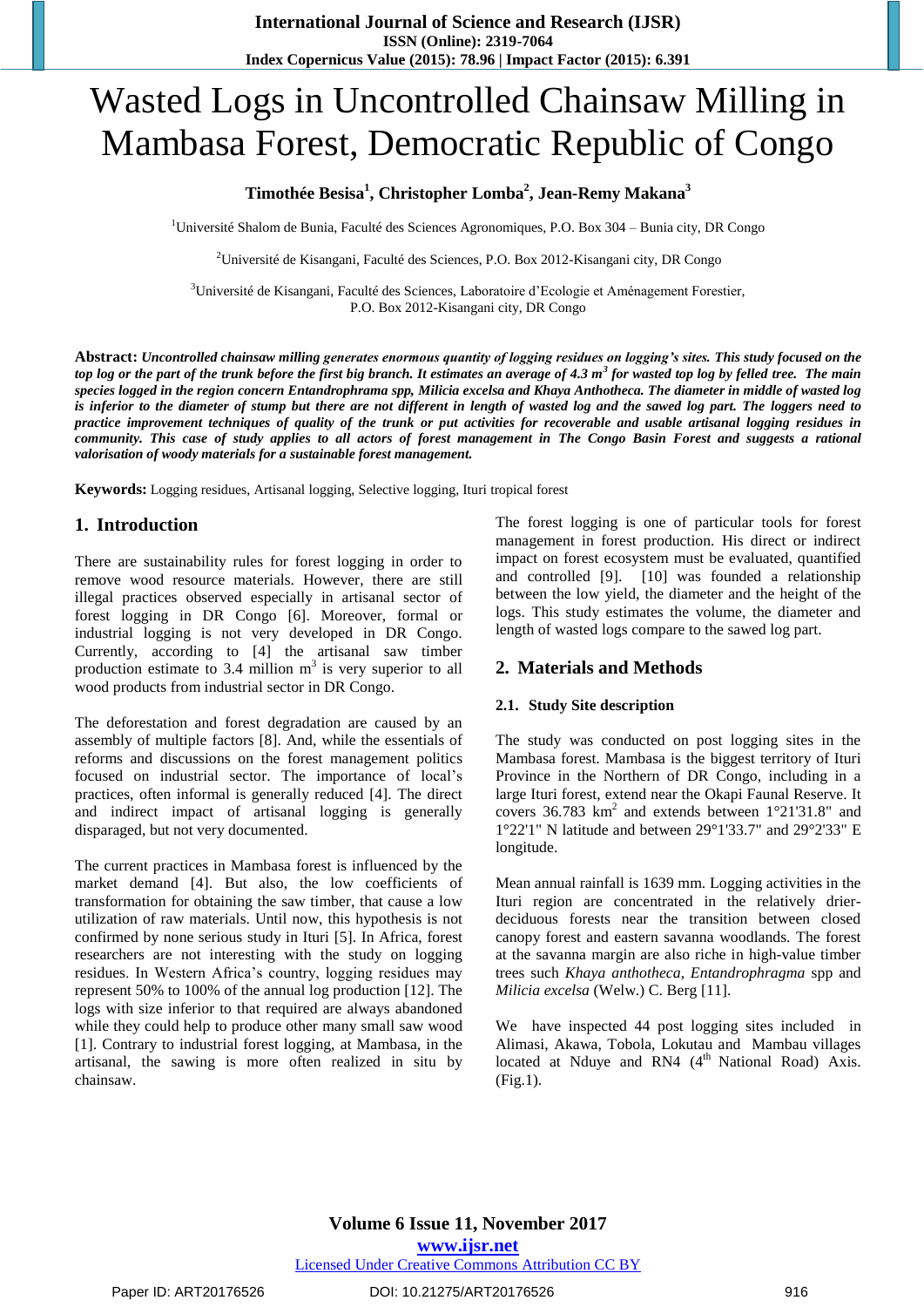### **International Journal of Science and Research (IJSR) ISSN (Online): 2319-7064 Index Copernicus Value (2015): 78.96 | Impact Factor (2015): 6.391**



**Figure 1:** Map showing study zone and post logging sites

#### **2.2. Data collection**

To identify logging site, we were assisted by a guide who worked whit the loggers as a transporter of sawed timber from forest to road. For any site the scientific species wood name and local name of the stump or the felled tree was recorded. In the site, dendrometric parameters were measured. For dendrometric parameters, the diameter of stump, the diameter in middle of wasted log and length of wasted log before the first big branch were measured. For the sawed log part, this length represents the distance from stump to wasted log with branches (Fig.2).



**Figure 2:** Practice used to estimate length of sawed log part

#### **2.3. Data analysis**

A total of 53 wasted logs belong to 44 stumps were measured. With the measures taken as cited above, volume of each segment of wasted logs with a diameter > 50 cm as the minimum legal diameter recommended. The volume (V) of wasted log was calculated according to

Eq.1, 
$$
V = \frac{\pi D^2}{4} \times L
$$
 (Eq.1)

Where  $\pi$  represents 3.14; D is the diameter in middle of log and L is the length of log segment.

The volume of wasted logs was compared according to the wood species using the Kruskal wallis test, the diameter of stump was compared to the diameter of wasted log and the length of wasted log was compared to the length of sawed log part using non parried t-student test. R2.13.1 software was used for statistic treatments and graphs.

#### **3. Results**

Many wasted logs belong to the E*ntandrophrama spp* wood species. The volume of wasted log per tree felled is the same for all wood species ( $P = 0.2157$ ). The main wasted logs have a volume between 3  $m^3$  and 6  $m^3$  (*Fig.3*).





# **Volume 6 Issue 11, November 2017**

**<www.ijsr.net>**

[Licensed Under Creative Commons](http://creativecommons.org/licenses/by/4.0/) Attribution CC BY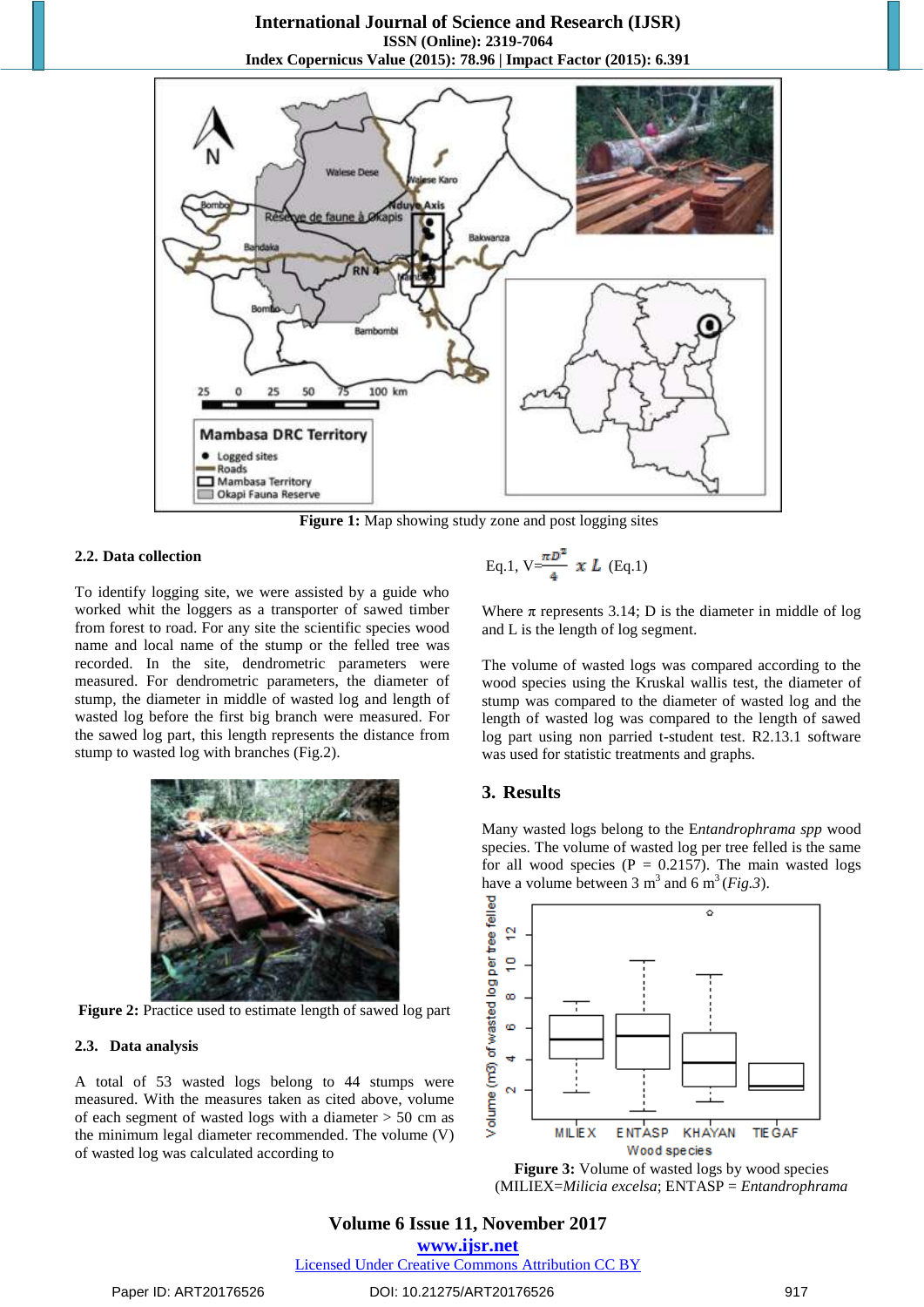spp; KYAYAH = *Khaya anthotheca*; TIEGAF= *Tieghemella Africana*)

The sizes of wasted logs in term of diameter and length (Fig.4 and Fig.5) demonstrate that, logger's looks generally for the big trees with big diameter.



**Figure 4:** Diameter of wasted log compared to sawed log part

In spite that, the diameter of stump is superior to the diameter of wasted logs ( $P = 1.163e-07$ ) but the length of the wasted log and the sawed log part (Fig.5) are the same ( $P =$ 0.2732).



**Figure 5:** Length of wasted log compared to sawed log part

# **4. Discussion**

In term of length, only the half of top log (trunk from stump to the first big branch) is sawed (Fig.5). In Ghana, the estimate average lumber recovery was about 64 %; artisanal forest logging sawed the same total wood volume with 23.75% of matter yield [3]. At Togo, total of wasted wood (plank and stem) represent about 90.5 % or 10.91 % of yield [10].

The loggers abandoned some logs in forest because of wood defects, tree damaged, tree deformations and market demand. According to [5], the foreign market, particularly the Kivu, Ouganda and Kenya Markets need the big pieces of "red wood" they may locally retransform to other semifinished product. [1,12] reported other reasons as slit and bit created by tree felling, the distance to village and the abandon of the order by some partners, the poor practices of felling, the height of stump, .... An important quantity of valorous wood is lost when more big trees are felled within some obstacles on ground as hollow, crest, trunk or rock [9].

# **5. Conclusion**

In uncontrolled chainsaw milling, there are not an optimize logging to valorise wood matter. Only a few species are logged and the transformation concerns the half total wood volume of the trunk. It is important to promote techniques in order to reduce wood residues generation. For a sustainable forest management, it is also necessary to increase the matter yield and not only transformed the trunk part. A rational valorisation of wood matter would reduce the number of trees logged and satisfy the meet demand.

# **6. Acknowledgement**

The research was supported by grants from the Forest and Climate Change in the Congo Project (FCCC Project).

# **References**

- [1] G. Malnoury, Z. E. Ngouanet, J. Larrubia and C. Vermeulen, "Valorisation des résidues de bois issus de l'exploitation artisanale des forêts communautaire des Camerounes: Cas de la forêt communautaire de Mambioko (GIC CRVC)," TROPICULTURA, pp. 90- 94, 2014.
- [2] D. CUYPERS, E. GLATTARD, G. LEJONIC and E. ORION, "Elaboration d'une methode de diagnostic postexploitation à partir du cas de la forêt de Coumani (Guyane francaise)," ENGREF-Module FTH, p. 20p, 2002.
- [3] K. A. Asamoah, A. Duah-Gyamfi and J. Dabo, "Ecological impacts of uncontrolled chainsaw milling on Natural forests," Ghana J. Forestry, pp. 12-23, 2011.
- [4] G. Lescuyer, P. Tshipanga, F. Biloko, B. Adebu-Abdala, R. Tsanga, R. Yembe-Yembe and E. Mendoula, "Le marché domestique du sciage artisanal en République Démocratique du Congo: Etat de dlieux, opportunités, défis," Document Occasionnel 110. CIFOR, Bogor, Indonésie, 2014.
- [5] G. Lescuyer, «Analyse économique de l'exploitation forestière artisanale dans la Province Orientale de la RDC: Diagnostic succint,» Forest monitor, Cambridge, UK, 2010.
- [6] G. Lescuyer, P. O. Ceruti, E. Essiane Mendoula and R. Eba'a, "An apprasial of chainsaw milling in the Congo Bassin," in State of the Congo Basin Forest 2010, In Press, 2011, p. 14.
- [7] K. B. Mayange, "L'exploitation artisanale du bois en territoire de Mambasa face aux impôts," in Bois à l'Ordre du Jour. Exploitation artisanale de bois d'oeuvre en RD Congo: Secteur porteur d'espoir pour le développement des petites et moyennes entreprises, Wageningen, Pays-Bas, Tropenbos International RD Congo, 2012, pp. 50-66.
- [8] J. G. Helmuth and E. F. Lambin, "Proximates causes and underlying drive forces of tropical deforestation," Bioscience, pp. (52) 143-150, 2002.

**<www.ijsr.net>**

## [Licensed Under Creative Commons](http://creativecommons.org/licenses/by/4.0/) Attribution CC BY